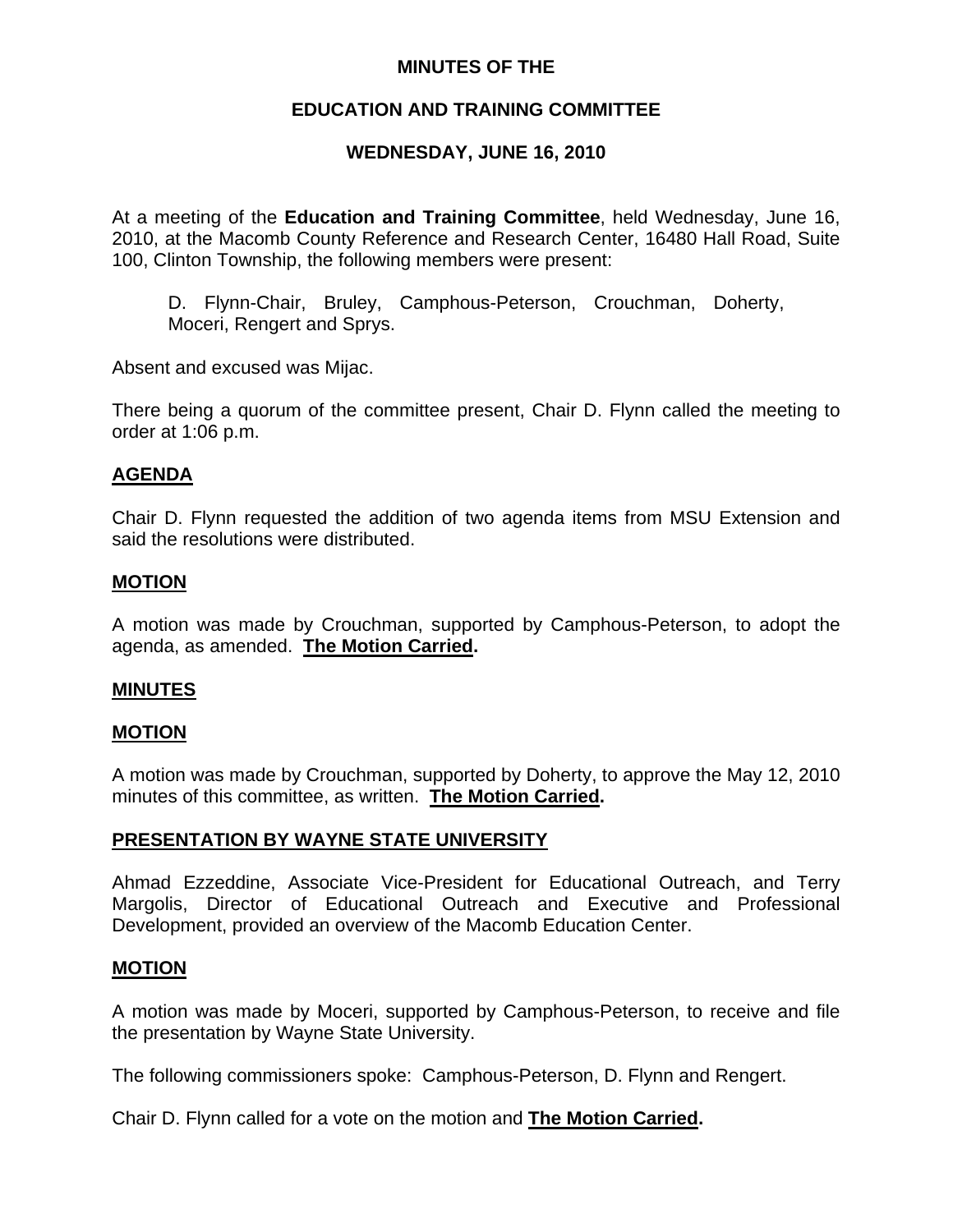# **PRESENTATION BY SONIA HARB, EMPLOYMENT & TRAINING, YOUTH & EDUCATION, ARAB COMMUNITY CENTER FOR ECONOMIC AND SOCIAL SERVICES (ACCESS)**

Sonia Harb gave an overview of ACCESS and introduced Abdallah Boumediene, Director of Operations.

# **MOTION**

A motion was made by Doherty, supported by Camphous-Peterson, to receive and file the presentation by Sonia Harb.

The following commissioner spoke: Moceri.

Chair D. Flynn called for a vote on the motion and **The Motion Carried.** 

# **MICHIGAN WORKS EXECUTIVE DIRECTOR'S REPORT/JOHN BIERBUSSE**

John Bierbusse highlighted his report.

### **MOTION**

A motion was made by Sprys, supported by Camphous-Peterson, to receive and file the report provided by Mr. Bierbusse.

The following commissioner spoke: Doherty.

Chair D. Flynn called for a vote on the motion and **The Motion Carried.** 

## **REPORT ON MACOMB COUNTY REFERENCE & RESEARCH CENTER/ SANDY CASAMER**

Sandy Casamer spoke about the newspaper articles highlighting their programs and recent open house and noted that she has seen an increase in usage of the center.

The following commissioner spoke: Doherty.

#### **MOTION**

A motion was made by Moceri, supported by Sprys, to receive and file the report from Sandra Casamer, Liaison to the Board of Commissioners/Manager. **The Motion Carried.**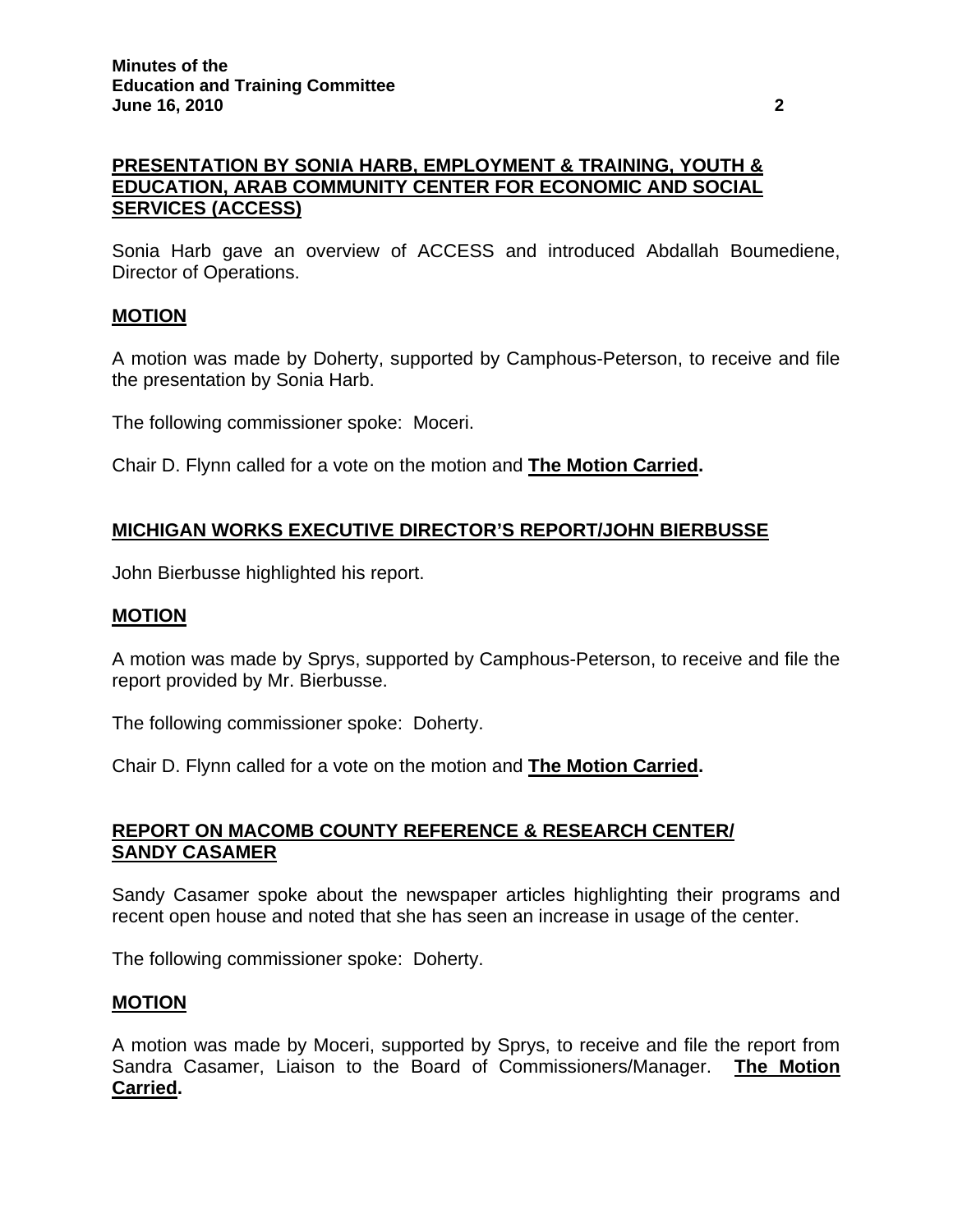# **AUTHORIZE MACOMB MSU EXTENSION TO ACCEPT FUNDS FROM THE MACOMB INTERMEDIATE SCHOOL DISTRICT FOR IN-HOME PARENTING EDUCATION AND SUPPORT PROGRAM**

## **COMMITTEE RECOMMENDATION – MOTION**

A MOTION WAS MADE BY CAMPHOUS-PETERSON, SUPPORTED BY CROUCHMAN, TO RECOMMEND THAT THE BOARD OF COMMISSIONERS AUTHORIZE MACOMB MSU EXTENSION TO RECEIVE \$65,000 FROM THE MACOMB INTERMEDIATE SCHOOL DISTRICT TO PROVIDE PARENT EDUCATION FOR IDENTIFIED MACOMB COUNTY FAMILIES FROM JULY 1, 2010 THROUGH JUNE 30, 2011; THIS GRANT WILL CONTINUE FUNDING TWO PART-TIME EDUCATOR I'S AND ONE PART-TIME ACCOUNT CLERK IV. **THE MOTION CARRIED.** 

## **AUTHORIZE MACOMB MSU EXTENSION TO ACCEPT FUNDS FROM THE UNITED WAY FOR SOUTHEASTERN MICHIGAN FOR THE FINANCIAL LITERACY PROGRAM**

## **COMMITTEE RECOMMENDATION – MOTION**

A MOTION WAS MADE BY MOCERI, SUPPORTED BY SPRYS, TO RECOMMEND THAT THE BOARD OF COMMISSIONERS AUTHORIZE MACOMB MSU EXTENSION TO RECEIVE \$67,500 FROM UNITED WAY FOR SOUTHEAST MICHIGAN TO EXPAND AND PROVIDE FINANCIAL MANAGEMENT AND HOUSING EDUCATION TO MACOMB COUNTY FAMILIES FROM JULY 1, 2010 THROUGH JUNE 30, 2011; THIS GRANT WILL CONTINUE FUNDING TWO PART-TIME EDUCATOR I'S AND ONE PART-TIME ACCOUNT CLERK IV. **THE MOTION CARRIED.** 

## **AUTHORIZE MACOMB MSU EXTENSION TO ACCEPT FUNDS FROM THE MICHIGAN STATE HOUSING DEVELOPMENT AUTHORITY TO PROVIDE FORECLOSURE MITIGATION COUNSELING**

# **COMMITTEE RECOMMENDATION – MOTION**

A MOTION WAS MADE BY CROUCHMAN, SUPPORTED BY CAMPHOUS-PETERSON, TO RECOMMEND THAT THE BOARD OF COMMISSIONERS AUTHORIZE MACOMB MSU EXTENSION TO ACCEPT \$250,000 FROM MICHIGAN STATE HOUSING DEVELOPMENT AUTHORITY (MSHDA) TO PROVIDE FORECLOSURE MITIGATION COUNSELING; THIS AGREEMENT RUNS FROM JULY 1, 2010 THROUGH SEPTEMBER 30, 2011; THIS CONTRACT WILL CONTINUE FUNDING FOUR PART-TIME EDUCATORS AND ONE PART-TIME ACCOUNT CLERK IV. **THE MOTION CARRIED.**